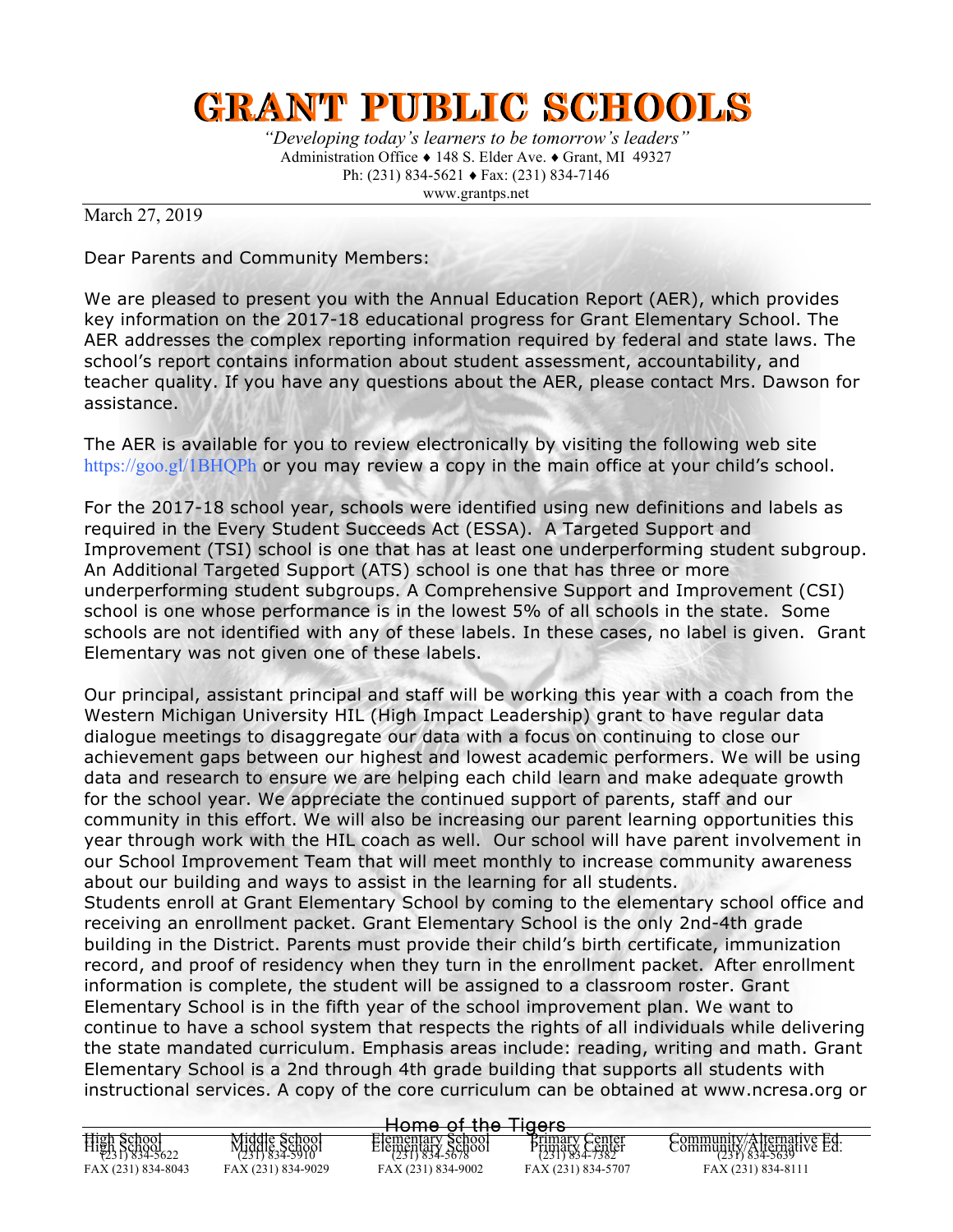the Michigan Department of Education website. Our office can also give you a copy of the core curriculum.

- Our  $2^{nd}$  grade MAPS reading average RIT score was 187.6 and MAPS math average RIT score was 192.4 in May 2016.
- Our 2<sup>nd</sup> grade MAPS reading average RIT score was 188 and MAPS math average RIT score was 202 in May 2017.
- Our  $2^{nd}$  grade MAPS reading average RIT score was 183.2 and MAPS math average RIT score was 193.7 in May 2018.
- Our 3<sup>rd</sup> grade MAPS reading average RIT score was 197.2 and MAPS math average RIT score was 204.5 in May 2016.
- Our 3<sup>rd</sup> grade MAPS reading average RIT score was 193 and MAPS math average RIT score was 200 in May 2017.
- Our 3<sup>rd</sup> grade MAPS reading average RIT score was 198.4 and MAPS math average RIT score was 203.6 in May 2018.
- Our 4<sup>th</sup> grade MAPS reading average RIT score was 206.5 and MAPS math average RIT score was 213.6 in May 2016.
- Our  $4<sup>th</sup>$  grade MAPS reading average RIT score was 203 and MAPS math average RIT score was 211 in May 2017.
- Our  $4<sup>th</sup>$  grade MAPS reading average RIT score was 204.6 and MAPS math average RIT score was 211 in May 2018.

Our key challenges as a staff continue to be working to meet the varying needs of our students as work to reach proficiency in math and reading. We use Benchmark Reading, reading and AVMR math intervention programs, Words Their Way Phonics, Lexia Core5, Reflex Math, reading workshop and the My Math program with the goal of helping all students achieve grade level proficiency by the end of each school year. We also work to serve our significant population of EL and Hispanic students through providing comprehensive services in our Dual Immersion classrooms where students are immersed in instruction in both Spanish and English. We also use our own program called Tiger Tuesday to train students to understand and respond to their own personal data for goal setting and achievement growth.

- For the 2017-18 school year, 79% of our parents attended Fall Conferences while 85% attended Winter Conferences.
- For the 2016-17 school year, 88% of our parents attended Fall Conferences while 86% attended Winter Conferences.
- For the 2015-16 school year, 91% of our parents attended Fall Conferences while 83% attended Winter Conferences.

| Tinere<br>$H \cap A$ of the $\cdot$                                       |                                                  |                                        |                                  |                                                        |  |  |  |  |
|---------------------------------------------------------------------------|--------------------------------------------------|----------------------------------------|----------------------------------|--------------------------------------------------------|--|--|--|--|
| <del>טווי וט טוווט</del><br>$-1$                                          |                                                  |                                        |                                  |                                                        |  |  |  |  |
| $\overline{H_1}$ and $\overline{S}$ chool<br>$\overline{V}$ 231) 834-5622 | Middle School<br>Middle School<br>(231) 834-5910 | Elementary School<br>Elementary School | Frimary Center<br>Primary Center | Community/Alternative Ed.<br>Community/Alternative Ed. |  |  |  |  |
| FAX (231) 834-8043                                                        | FAX (231) 834-9029                               | FAX (231) 834-9002                     | FAX (231) 834-5707               | FAX (231) 834-8111                                     |  |  |  |  |